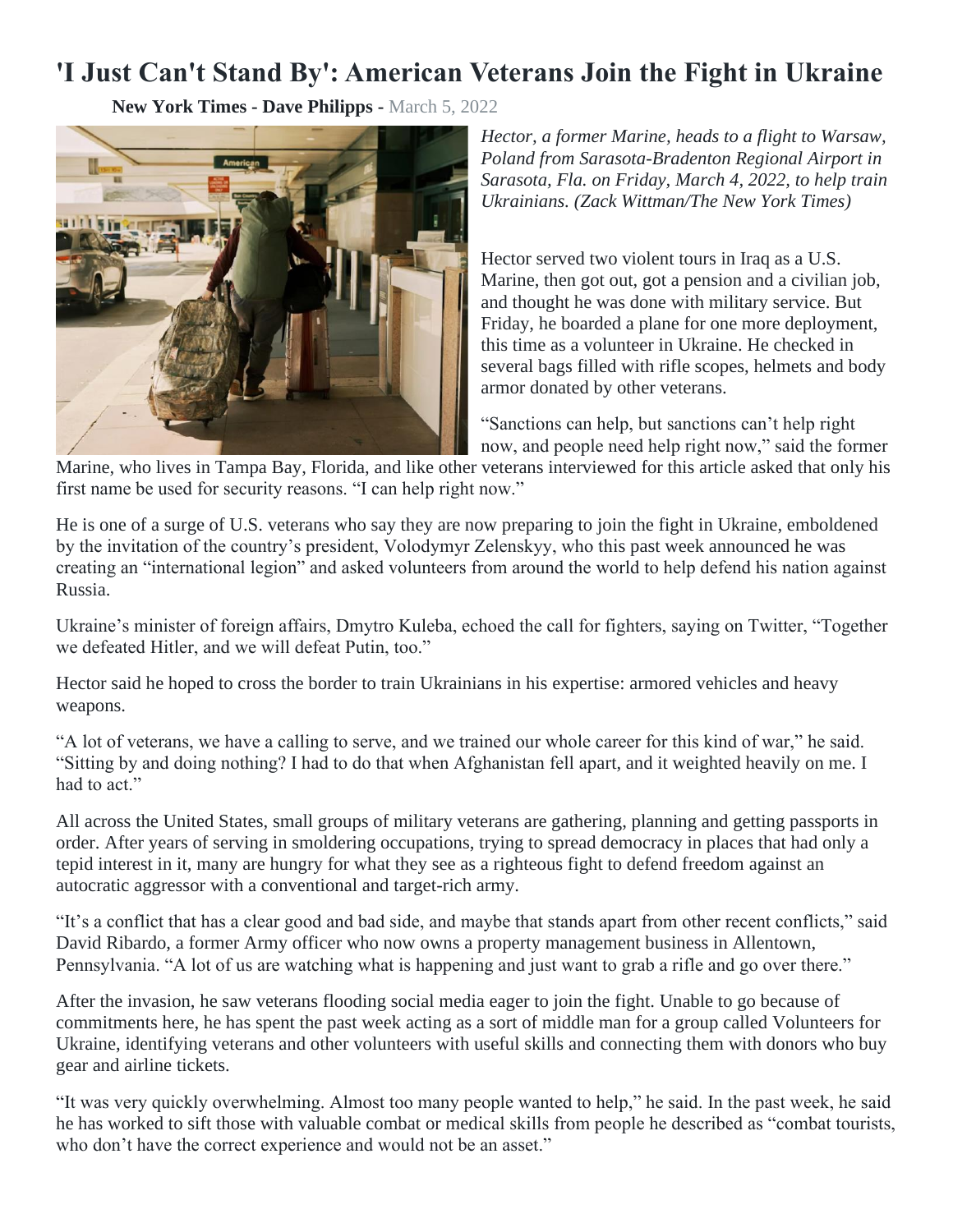He said his group has also had to comb out a number of extremists.

Fundraising sites such as GoFundMe have rules against collecting money for armed conflict, so Ribardo said his group and others have been careful to avoid specifically directing anyone to get involved in the fighting. Rather, he said, he simply connects those he has vetted with people who want to donate plane tickets and nonlethal supplies, describing his role as being "a Tinder for veterans and donors."

A number of mainstream media outlets, including Military Times and Time, have published step-by-step guides on joining the military in Ukraine. The Ukrainian government instructed interested volunteers to contact its consulates.

Several veterans who contacted the consulates this past week said they were still waiting for a response and believed staff members were overwhelmed.

On Thursday, Zelenskyy said in a video on Telegram that 16,000 volunteers had joined the international brigade, although it is unclear what the true number is. The New York Times was not able to identify any veterans actively fighting in Ukraine.

The outpouring of support is driven, veterans said, by past experiences. Some want to try to recapture the intense clarity and purpose they felt in war, which is often missing in modern suburban life. Others want a chance to make amends for failed missions in Iraq and Afghanistan, and see the fight to defend a democracy against a totalitarian invader as the reason they joined the military.

To an extent not seen in past conflicts, the impulse to join has been fueled partly by an increasingly connected world. Americans watching real-time video in Ukraine can, with a click, connect to like-minded volunteers around the globe. A veteran in Phoenix can find a donor in London with unused airline miles, a driver in Warsaw, Poland, offering a free ride to the border and a local to stay with in Ukraine.

Of course, war is rarely as straightforward as the deeply felt idealism that drives people to enlist. And volunteers risk not only their own lives, but also drawing the United States into a direct conflict with Russia.

"War is an unpredictable animal, and once you let it out, no one — no one — knows what will happen," said Daniel Gale, who lost a leg in Iraq before going on to teach leadership for several years at the U.S. Military Academy at West Point and retiring as a lieutenant colonel. He said he understood the urge to fight but said the risk of escalation resulting in nuclear war was too great.

"I just feel heartsick," he said. "War is terrible and the innocent always suffer most."

The risk of unintended escalation has led the U.S. government to try to keep citizens from becoming freelance fighters, not just in this conflict, but for centuries. In 1793, President George Washington issued a Proclamation of Neutrality warning Americans to stay out of the French Revolution. But the efforts have been uneven, and often swayed by the larger national sentiment. So over the generations, a steady stream of idealists, romantics, mercenaries and filibusters have taken up arms, — riding with Pancho Villa in Mexico, ferrying arms to Cuba, battling communists in Africa and even trying to establish new slave states in Central America.

The civil war in Spain just before the start of World War II is the best-known example. More than 3,000 Americans joined what became know as the Lincoln-Washington Battalion, to fight with the elected leftist government against fascist forces.

At the time, the United States wanted to avoid war with Europe, and stayed neutral, but the Young Communist League rented billboards to recruit fighters, and members of the establishment held fundraisers to send young men overseas.

That effort, now often romanticized as a valiant prelude to the fight against the Nazis, ended badly. The poorly trained and equipped brigades made a disastrous assault of a fortified ridge in 1937 and three-quarters of the men were killed or wounded. Others faced near starvation in captivity. Their leader, a former math professor